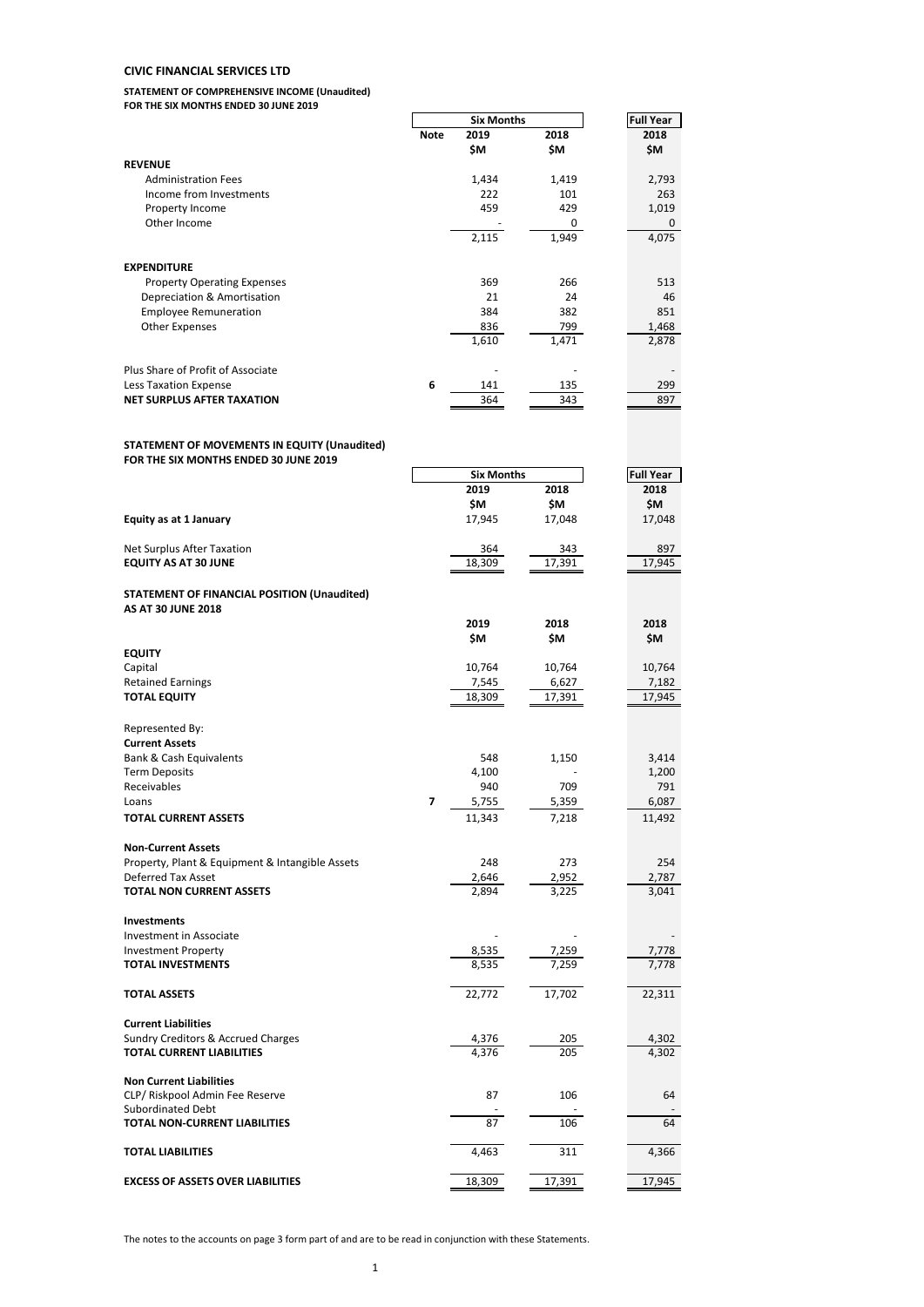# **CIVIC FINANCIAL SERVICES LTD**

#### **STATEMENT OF CASH FLOWS (Unaudited) FOR THE SIX MONTHS ENDED 30 JUNE 2019**

|                                               | <b>Six Months</b> |          |         | <b>FULL YEAR</b> |
|-----------------------------------------------|-------------------|----------|---------|------------------|
|                                               | <b>Notes</b>      | 2019     | 2018    | 2018             |
|                                               |                   | \$M      | \$M     | \$M              |
| <b>Cash Flows from Operating Activities</b>   |                   |          |         |                  |
| Cash from operating activities:               |                   | 1,865    | 1,740   | 3,465            |
| Cash applied to operating activities:         |                   | 1,517    | 1,486   | 2,839            |
| <b>Net Cashflow from Operating Activities</b> | 5                 | 349      | 254     | 626              |
| <b>Cash Flows from Investing Activities</b>   |                   |          |         |                  |
| Cash provided from investing activities:      |                   | 385      |         | 6,219            |
| Cash applied to investing activities:         |                   | 3,672    | 103     | 9,281            |
| <b>Net Cashflow from Investing Activities</b> |                   | (3, 287) | (103)   | (3,062)          |
| <b>Cash Flows from Financing Activities</b>   |                   |          |         |                  |
| Cash was provided from financing activities:  |                   | 168      |         | 4,157            |
| Cash applied to financing activities:         |                   | 95       | 4,203   | 9                |
| <b>Net Cashflow from Financing Activities</b> |                   | 73       | (4,203) | 4,148            |
| Net Decrease in Cash Held                     |                   | (2,865)  | (4,052) | 1,712            |
| Opening Cash Balance as at 1 January          |                   | 3,414    | 5,202   | 1,702            |
| Closing Cash Balance as at 30 June            |                   | 548      | 1,150   | 3,414            |
| Being:                                        |                   |          |         |                  |
| <b>Bank &amp; Cash Equivalents</b>            |                   | 548      | 1,150   | 3,414            |

The notes to the accounts on page 3 form part of and are to be read in conjunction with this statement.